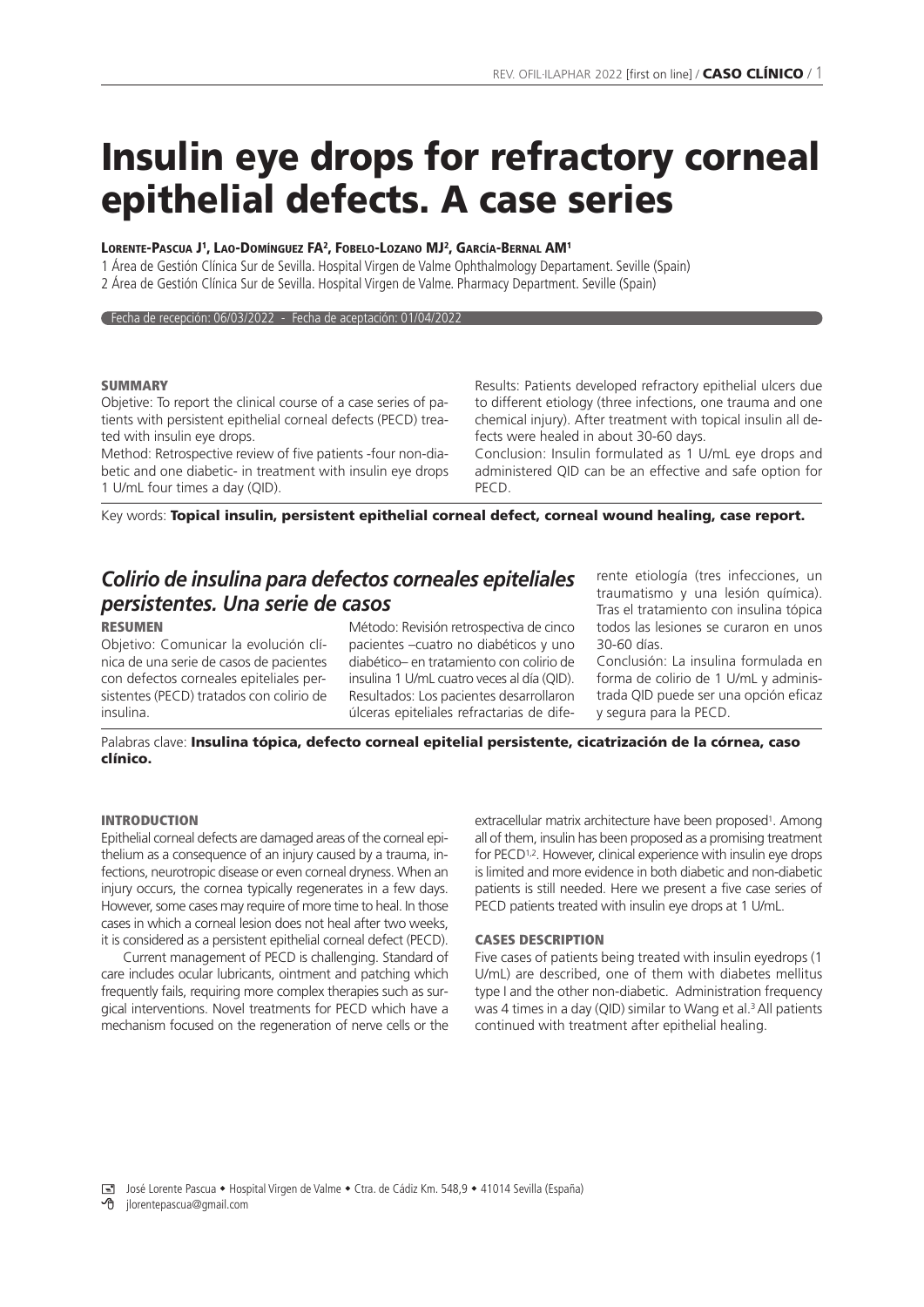Lorente-Pascua J, Lao-Domínguez FA, Fobelo-Lozano MJ, García-Bernal AM

### **Case 1**

A 47 year-old man, non-diabetic, with a penetrating keratoplasty due to ocular caustication three years ago. He presented a persistent epithelial defect during one year despite treatment with amniotic membrane, autologous serum and hyaluronic acid tears. We have previously reported this case in which the patient started treatment with topical insulin at a dose of 50 U/mL achieving PECD healing in two months4. However, it was decided to keep maintenance treatment with a reduced dose of insulin at 1 U/mL QID to avoid corneal defect recurrence. A year after, he continued asymptomatic with insulin eyedrops.

### **Case 2**

A 79 years-old woman, non-diabetic, with PECD due to herpes keratitis (figure 1A) since two months treated with bandage contact lens and hyaluronic acid tears. She started using insulin eye drops then and two months later her corneal epithelium healed (figure 1B). Three months after that, she had to stop treatment because the patient suffered a fungal infection; when infection was controlled (figure 1C). insulin eye drops were restarted and PECD healed again (figure 1D).

**Figure 1. Slit lamp follow up images from cases 2 and 5. Image A: case 2 PECD before treatment with insulin eye-drops. Image B: case 2 epithelial defect after treatment with insulin eye-drops. Image C: case 2 PECD before treatment with insulin eye-drops after fungal infection. Image D: case 2 PECD after treatment with insulin eye-drops after insulin eye drops. Image E: case 5 PECD before treatment with insulin eye-drops. Image F: PECD 5 epithelial defect after treatment with insulin eye-drops. PECD: persistent epithelial corneal defects**



#### **Case 3**

A 76 years-old woman, non-diabetic. She was treated with penetrating keratoplasty due to herpes keratitis. Two years later, an epithelial defect persisted during two months more despite management with bandage contact lens and hyaluronic acid tears. Insulin eye drops were then prescribed with epithelial and stromal healing in about 1 month.

#### **Case 4**

A 35 years-old woman, non-diabetic, with penetrating keratoplasty due to trauma twenty years ago. She presented an epithelial defect with stromal thinning. After two months of failure of hyaluronic acid tears treatment, insulin eye drops were initiated. One month later, stromal thinning was fully resolved.

#### **Case 5**

A 72 years-old woman, diabetic, with a history of neurotrophic keratopathy due to facial palsy, which required of lateral tarsorrhaphy. However, she suffered bacterial keratitis with a 3 mm defect treated with topical voriconazole, ceftazidime and vancomycin (figure 1E). After oral doxycycline and hyaluronic acid tears for the time of one month the lesion persisted, so she was treated with insulin eye drops with epithelial healing in one month (figure 1F).

### **DISCUSSION**

It is unknown how instilled insulin in the eye promotes corneal healing. Under normal conditions, insulin stimulates normal endothelial function, but in the presence of insulin resistance its action on the endothelium leads to the development of endothelial dysfunction<sup>5</sup>. The existence of insulin and insulin-like growth factor receptors in cornea keratocytes and epithelial cells has been described, which could explain the increment on the corneal epithelial healing rates<sup>6</sup>.

In our serie, we presented five cases of one diabetic and four non-diabetic patients with PECD from different etiology refractory to conventional treatment. All patients presented epithelial healing in about 30-60 days similar to others reports described in the literature. Wang et al. reported a six patients series treated with 1 U/mL QID topical insulin in which only one was indicated to be diabetic<sup>3</sup>. All cases succeed with re-epithelization within seven up to twenty-five days. A larger PECD series with insulin eye drops 1 U/mL QID reported an epithelial healing of 81% after a month of follow-up and complete re-epithelization after a meantime of thirty four days<sup>7</sup>. Both series presented an heterogeneous etiology and were treated with similar dose and posology than our cases.

Recently, a case of use of topical insulin in a neurotrophic keratitis in a diabetic patient has been reported<sup>8</sup>. Patient presented bilateral chronic ulcers and no